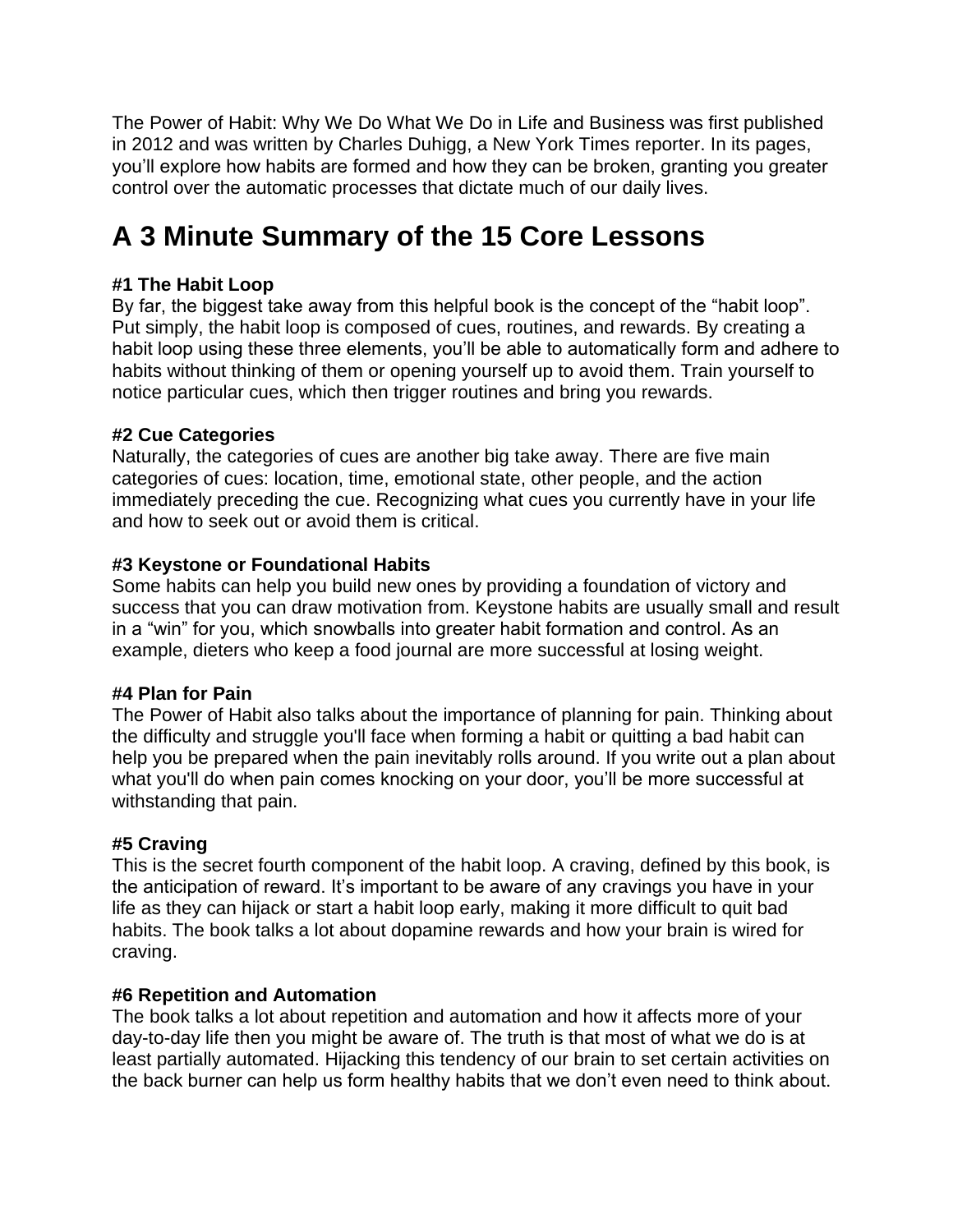### **#7 Freedom is Important**

The book makes it clear that there's no single way to achieve good habits and quit bad habits. The book focuses on providing you with a framework necessary to recognize the habits you have and learn how to create helpful habits. In fact, it also states that it's important that everyone uses the freedom they have inherently to devise a plan for habit building and breaking that works perfectly for their situation.

### **#8 Manipulate the Craving**

One trick that might work for you when it comes to breaking bad habits is to not ignore or resist a craving a bad habit cue, but to instead change it. As an example, if you have a bad habit of eating sugary food, you can recognize the cue or craving that leads to eating doughnuts and instead teach yourself to immediately exercise after experiencing that craving. Your brain will eventually get used to the positive endorphin spike you get from exercise and you'll never have to flat out ignore a craving.

#### **#9 The Crowd is Important**

The Power of Habit also makes note of the fact that the people you surround yourself with can affect your success in forming or breaking habits. You must surround yourself with those who are also trying to form the same habit or trying to break a bad habit. People who aren't on the same track can tempt you the other way or make you reluctant to follow through.

#### **#10 Personal Responsibility**

In league with the above take away, the book also notes that personal responsibility is critical for changing any habit and improving your life. You must get into the habit (pun intended) of taking responsibility for your bad actions. Don't say it isn't your fault; lean into the difficulty and face the challenge head-on.

## **#11 Changing Routine is First**

Whenever you're trying to break a bad habit, it's most important that you change your routine before you attempt anything else. A routine is filled with all sorts of psychological cues that you may not even be aware of which can trigger a craving or bad habit. Changing your routine is the best way to alter your environmental stimuli.

#### **#12 Willpower is Just Like Any Muscle**

The book makes a point that your willpower is just like any other muscle you might train. Though it might start off like an unused bicep, it will eventually grow stronger and formidable the more you exercise it. Put in other words, forming and breaking habits will become easier the more you consciously do it.

#### **#13 Practice Makes Perfect**

This seems obvious, but it's important to cogitate that habit breaking and forming does not happen overnight. Instead, it occurs incrementally with many smaller actions piling up on one another over and over.